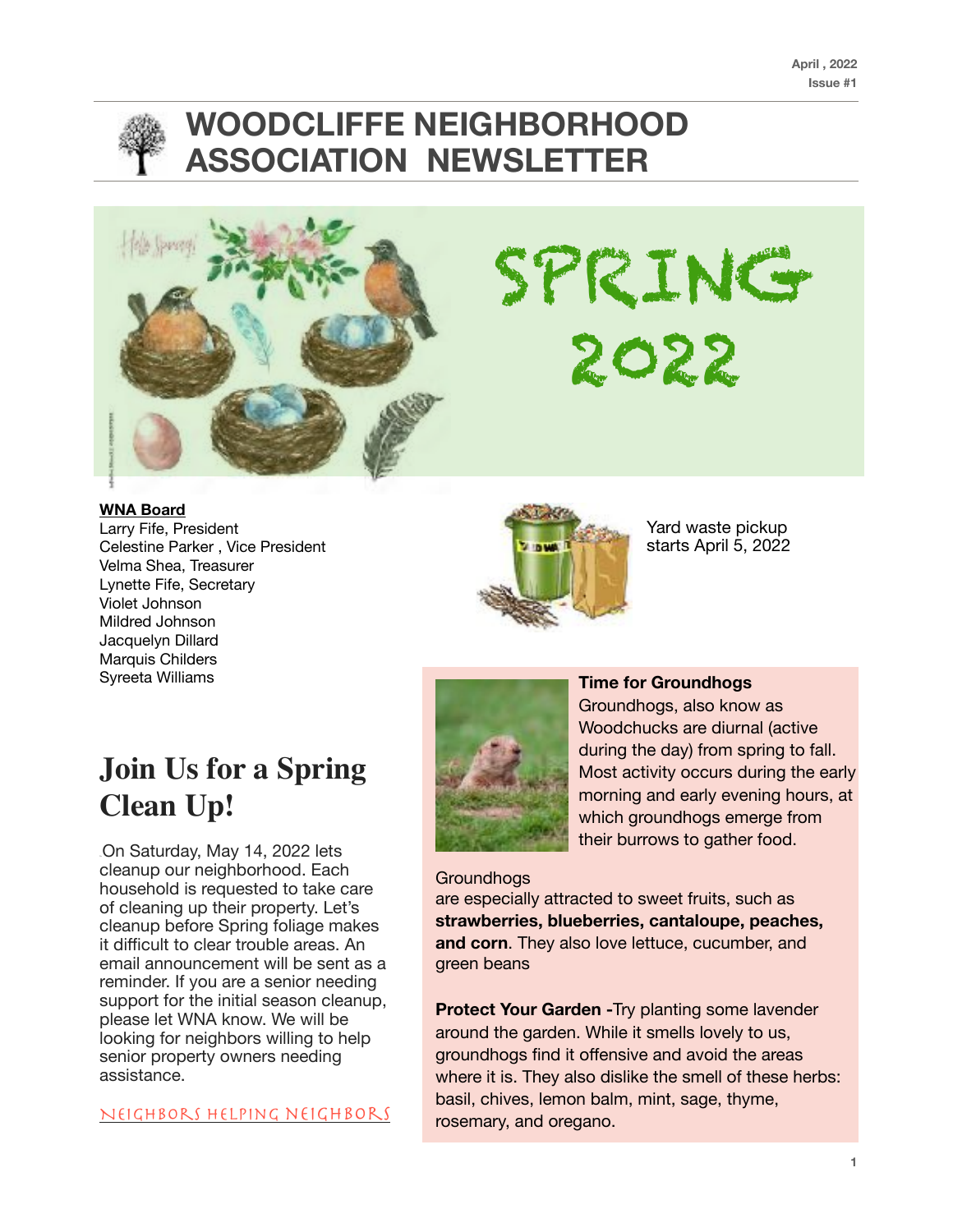**April , 2022 Issue #1**

# **NEIGHBORHOOD BEAUTIFICATION REMINDERS**

Lawn must not exceed 8" in height



Try to keep storm drains clear around your property. Clogged drains results in excessive



Derelict vehicles should be out of public view. Please store in your garage



Leaves remaining on your property must be removed by May 1, per city ordinance. The enforcement period begins *May 1*



**Garbage Totes** - After tote is emptied, it is to be stored out of public view.



### street flooding. Don't forget the **curb** in curb appeal. "CLEAN CURBS"



Please use a dumpster when disposing excessive junk materials. No open storage of junk materials in your yard.



No parking on unpaved surfaces-City ordinance



All fences shall be maintained in good repair - City **Ordinance** 



Recreation equipment, including furniture and toys shall not be placed or located in any front yard for a period longer than 24 consecutive hours. Household furniture that has been designed for interior use shall not be placed in front yards for a period exceeding 12 consecutive hours. The May 14, 2022 May 14, 2022 May 14, 2022 May 14, 2022 May 14, 2022 May 14, 2022 May 14, 2022 May 14, 2022 May 14, 2022 May 14, 2022 May 14, 2022 May 14, 2022 May 14, 2022 May 14, 2022 May 16, 2012 May



**May 14, 2022**



June -September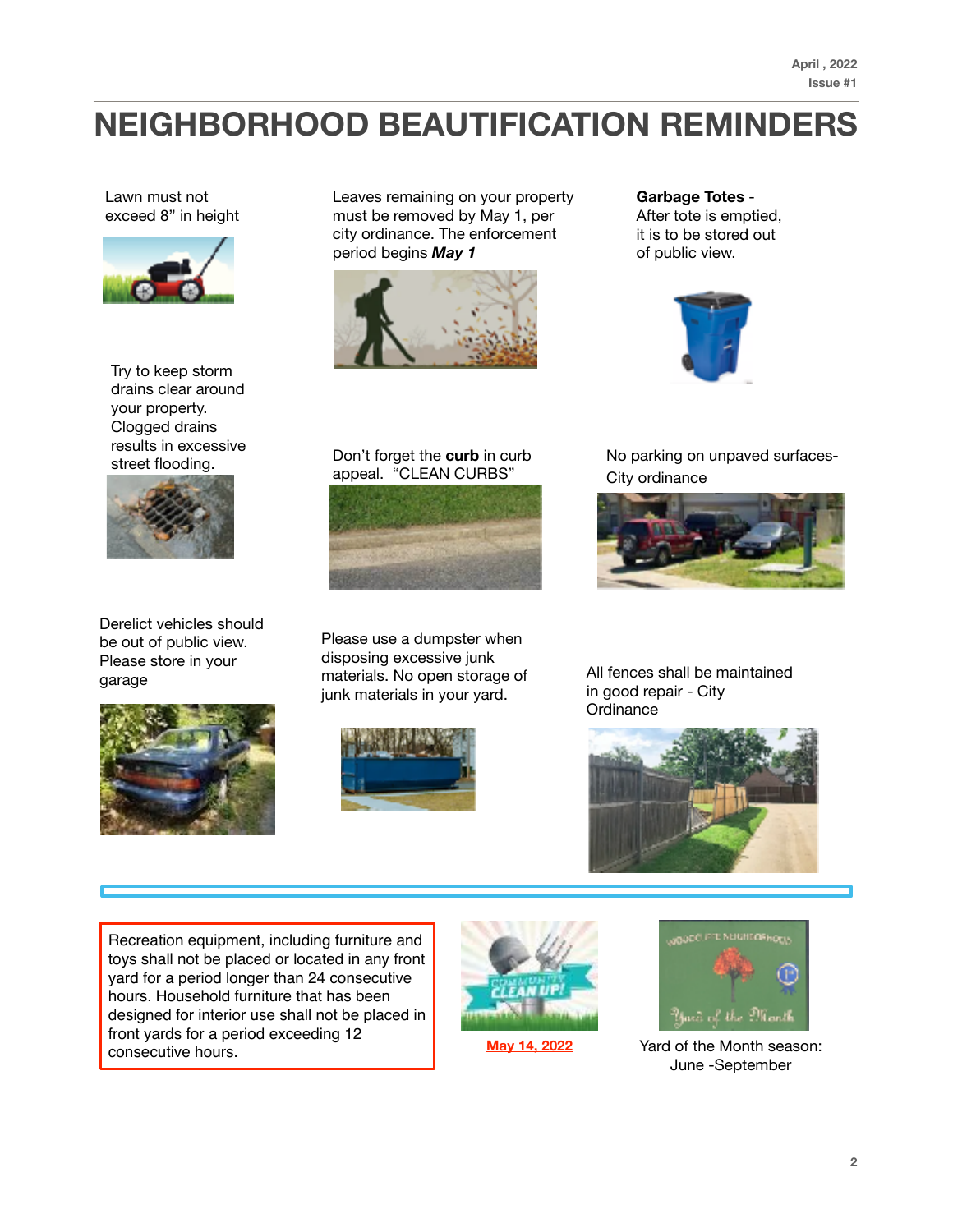# Updates

**April , 2022 Issue #1**



Coffee with the Chief of Police Us Cafe 2300 Maffett St, Muskegon Heights Wednesday Mornings 9:00AM -10:30AM



To get alerts on Consumer Energy outages ,log in to your account or text REG to 232273 (CECARE) to sign up for outage alerts.

### Calendar

- May Neighborhood Cleanup
- July Neighborhood Yard Sale
- August Block Party
- September Johnny O. Harris Memorial Golf Tournament . Visit: [https://johnny-o-harris](https://johnny-o-harris-memorial-golf-)[memorial-golf-](https://johnny-o-harris-memorial-golf-)



You can drop off your unused or expired medication for proper disposal Saturday April 30, 2022 from 10:00 am - 2:00pm at the Norton Shores Fire Department, 1100 E Pontaluna Rd, North Shores 49444.



APRIL 18, 2022 Individual tax returns due for tax year 2021 US and MI

**NEIGHBORHOOD ASSOCIATION MEETING** 

**APRIL 21, 2022 6:00 PM, CITY HALL**



The City of Muskegon Heights is seeking qualified applicants for the position of Full-Time Fire Fighter.



You can view live city counsel meetings on Zoom the second and fourth Monday of the month.



• Our website's footer has links to city blogs, city meeting calendar, report an issue to the city form, and citizens handbook. Visit : [www.woodcliffemh.com](http://www.woodcliffemh.com)

**"Love thy neighbor" Is a precept which could transform the world if it were universally practiced. - Mary McLeod Bethune, Educator**